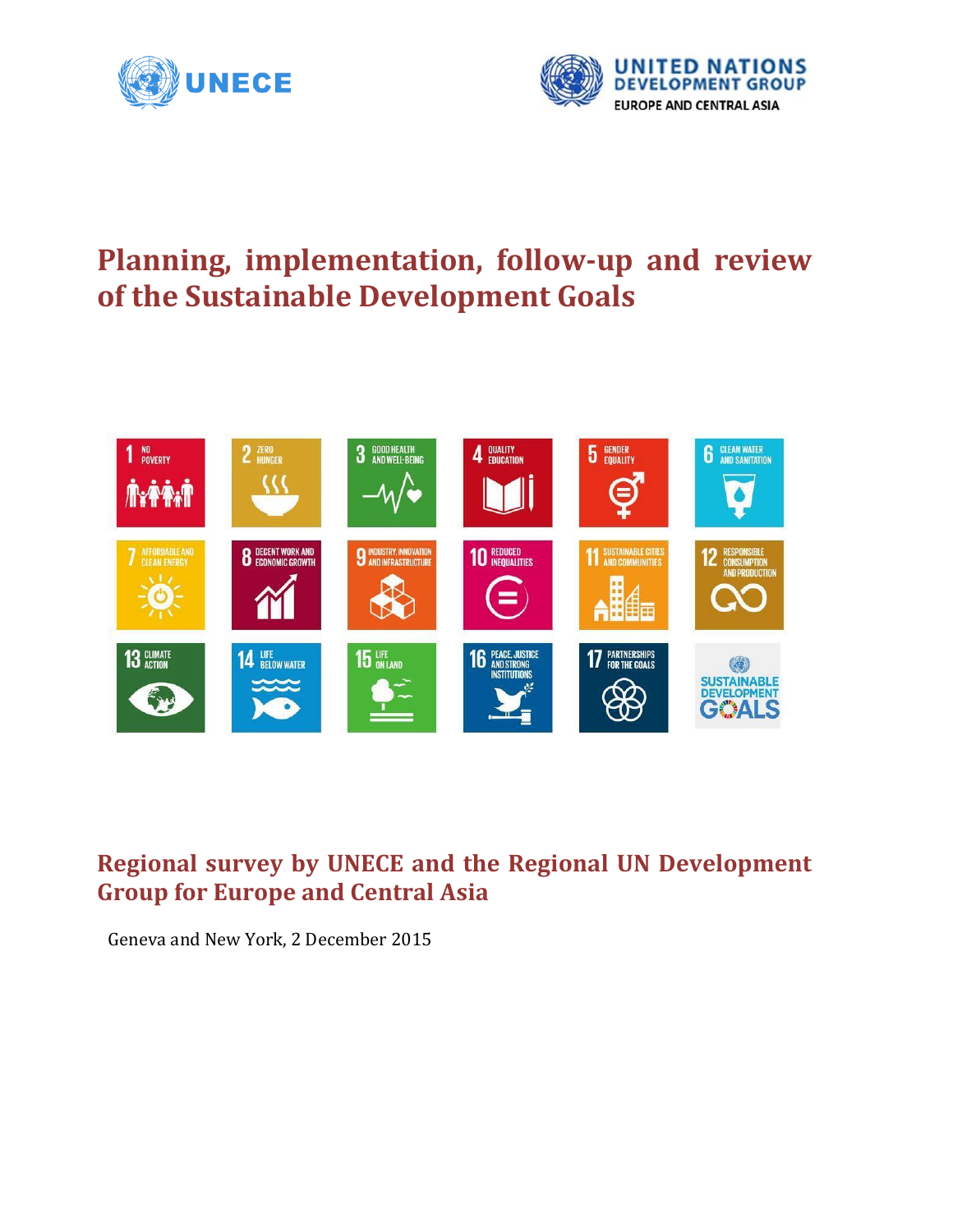### **Purpose**

 $\overline{\phantom{a}}$ 

At the UN Sustainable Development Summit in New York (25-27 September 2015), the Heads of State and Government adopted the 2030 Agenda, including the ambitious and far-reaching 17 Sustainable Development Goals (SDGs). Entering into force on 1 January 2016, they will guide sustainable development efforts in all countries in the 15-year period until 2030.

In this context, this survey is sent to the Governments of 56 UNECE member States<sup>1</sup> to collect inputs on three crucial topics:

- The plans and approaches of governments to integrate the SDGs and targets in their national strategies and to implement them in their countries.
- The plans of governments to build and conduct monitoring and review at the national level for the SDGs and targets.
- The expectations of governments towards the regional UN system in view of SDG implementation and follow-up.

The survey is jointly conducted by UNECE and the Regional UN Development Group for Europe and Central Asia. The information received will be summarized and shared by their secretariats. It will serve to share experiences and to provide a practical overview of the first steps on the path to achieving the SDGs. Once the results are available, it is further envisaged to organize dialogues with and among member States in Geneva and New York in early 2016 to discuss and take forward the results.

<sup>1</sup> The 56 UNECE member States are listed as follows. They include 17 countries in which the Regional UNDG (R-UNDG) works (marked with \*). In addition, the R-UNDG is active in Kosovo (under UN Security Council resolution 1244). Albania\*, Andorra, Armenia\*, Austria, Azerbaijan\*, Belarus\*, Belgium, Bosnia and Herzegovina\*, Bulgaria, Canada, Croatia, Cyprus, Czech Republic, Denmark, Estonia, Finland, France, Georgia\*, Germany, Greece, Hungary, Iceland, Ireland, Israel, Italy, Kazakhstan\*, Kyrgyzstan\*, Latvia, Liechtenstein, Lithuania, Luxembourg, Malta, Republic of Moldova\*, Monaco, Montenegro\*, Netherlands, Norway, Poland, Portugal, Romania, Russian Federation, San Marino, Serbia\*, Slovakia, Slovenia, Spain, Sweden, Switzerland, Tajikistan\*, the former Yugoslav Republic of Macedonia\*, Turkey\*, Turkmenistan\*, Ukraine\*, United Kingdom, United States and Uzbekistan\*.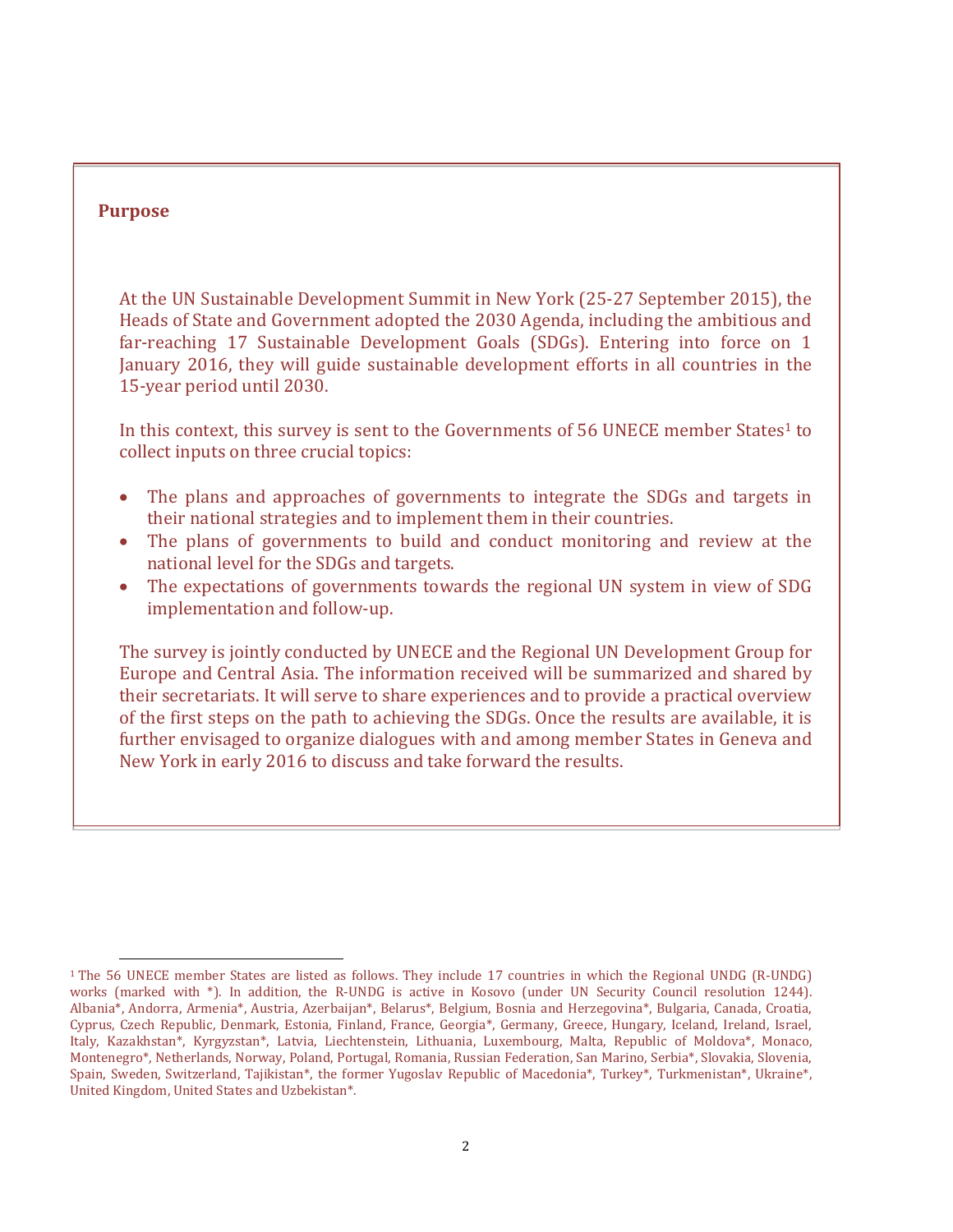# **Questionnaire**

Please complete

| <b>COUNTRY:</b>             | <b>LATVIA</b>                                                                                                                                                                               |
|-----------------------------|---------------------------------------------------------------------------------------------------------------------------------------------------------------------------------------------|
| <b>AUTHORITY:</b>           | MINISTRY OF FOREIGN AFFAIRS                                                                                                                                                                 |
| <b>NAME OF FOCAL POINT:</b> | <b>MADARA SILINA</b>                                                                                                                                                                        |
| <b>FUNCTION:</b>            | OFFICER AT THE<br>DEVELOPMENT<br><b>SENIOR</b><br>DESK<br>COOPERATION POLICY DIVISION, ECONOMIC RELATIONS<br><b>COOPERATION</b><br>DEVELOPMENT<br><b>POLICY</b><br>AND<br><b>DEPARTMENT</b> |
| <b>TELEPHONE:</b>           | 00371 670 16 420                                                                                                                                                                            |
| <b>E-MAIL:</b>              | Madara.silina@mfa.gov.lv                                                                                                                                                                    |
| <b>REMARKS:*</b>            |                                                                                                                                                                                             |

**Please return the completed questionnaire by MONDAY, 15 FEBRUARY 2016 to:**

**UNECE, Sustainable Development and Gender Unit (SDGU) E-Mail: sdgu@unece.org**

*The electronic version of the questionnaire is available at: www.unece.org/fileadmin/DAM/sustainabledevelopment/Regional\_SDG\_survey\_final.docx*

\*The completed questionnaires will be posted on the websites of UNECE and the Regional UN Development Group for Europe and Central Asia (ECA R-UNDG). Please indicate under "Remarks" above if you prefer your reply not to be posted.

For questions or assistance, please contact: *Mr. Michael KUNZ, UNECE secretariat, Geneva*  [\(michael.kunz@unece.org;](mailto:michael.kunz@unece.org) +41-22 917 24 45)

*Ms. Liudmila BARCARI, R-UNDG secretariat, New York*  [\(liudmila.barcari@undp.org;](mailto:liudmila.barcari@undp.org) +1-212 906 5440)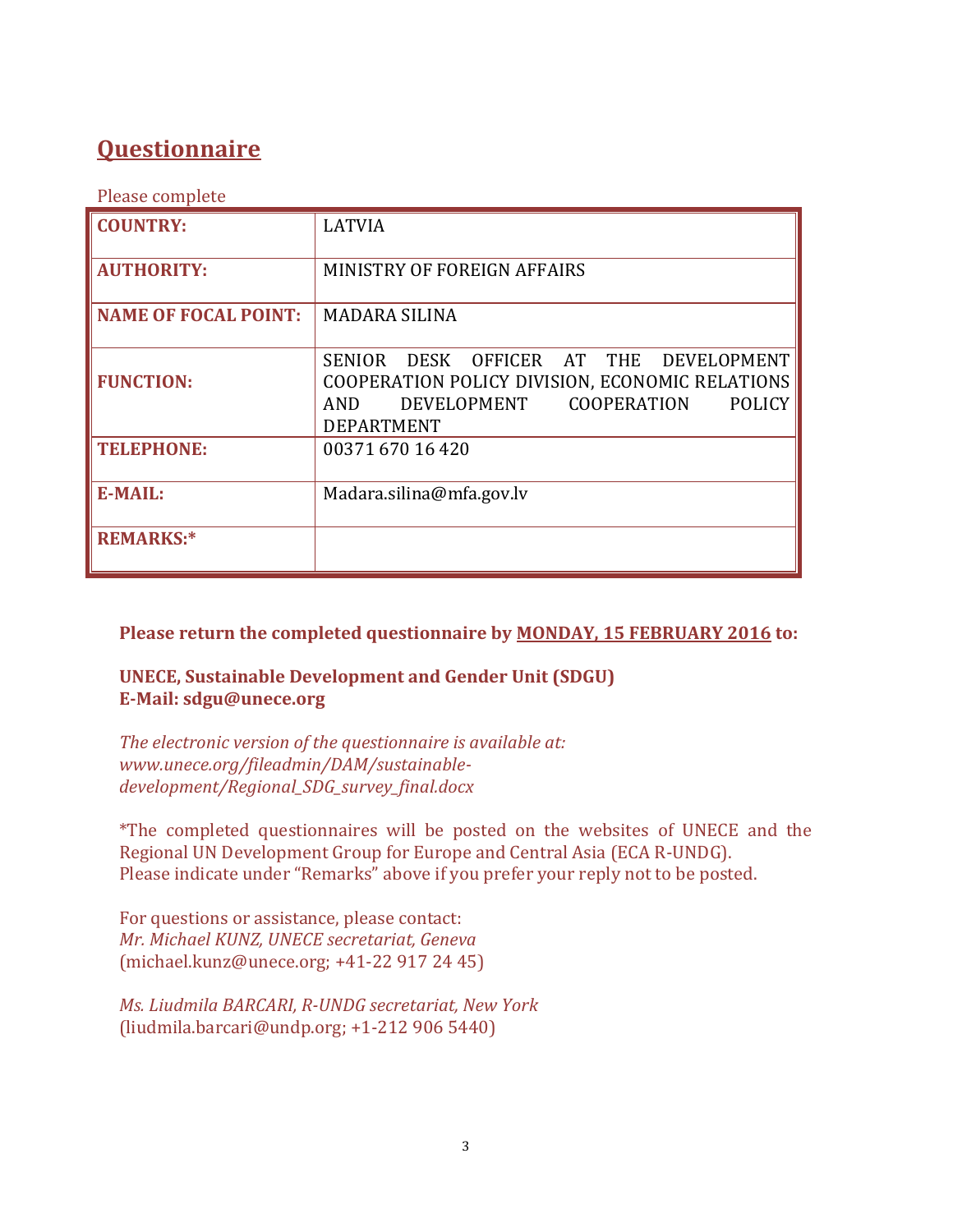**Note: At the current stage and shortly after the adoption of the SDGs, there may be no consolidated government position yet on many issues raised in the questionnaire. You are therefore kindly encouraged to share any preliminary thinking or tentative considerations you may have that will help provide an informal insight into the state of planning and debate in your Government.** 

#### Overall planning

Planning is a key step to embark on the path of SDG implementation. This includes the formulation of national (sustainable) development strategies and the integration of the SDGs in policy measures.

# **Question 1:**

**What are the overall plans of your Government to translate the SDGs and targets into action and measures at the national and subnational level and integrate them in national strategies and other policy interventions? In addition, will new planning tools or processes be developed in support of the SDGs or will existing structures be used?**

Latvia has a well-coordinated planning system. Its Sustainable Development Strategy until 2030, with indicators, targets and measures underpins the highest level mediumterm planning document, the Latvian National Development Plan 2014-2020 (NDP2020). The NDP2020 has three levels of indicators and their targets – on a macro level, on a priority level and in twelve areas. The National Development Plan is supported by numerous policy framework documents and plans that elaborate on how the indicators are to be achieved. In addition, line ministries have their respective policy framework documents that cover areas not defined by the NDP2020. A subsequent medium-term national development plan will be created for the time period starting from 2021.

Any changes to the existing NDP as well as new targets, actions and measures for the next NDP will be introduced through mid-term reviews of the currently effective policy frameworks and plans. In Latvia, mid-term reviews include feedback from various stakeholders, involving the expertise of line ministries. It is during the mid-term reviews that new indicators and targets can be discussed, new actions considered and respective costs assessed.

No new planning tools or processes will be developed, since the existing processes are comprehensive, thorough and sufficient.

According to the Development Planning System Law, sustainable development strategies and development programs are developed at regional and local levels. Development planning documents are elaborated taking into account the sustainable development principle. The development planning documents in Latvia's planning regions and local governments are cross-sectoral and cover the planning functions and issues which are relevant for the development of the respective territory. Accordingly, actions intended at the regional and local levels contribute to the implementation of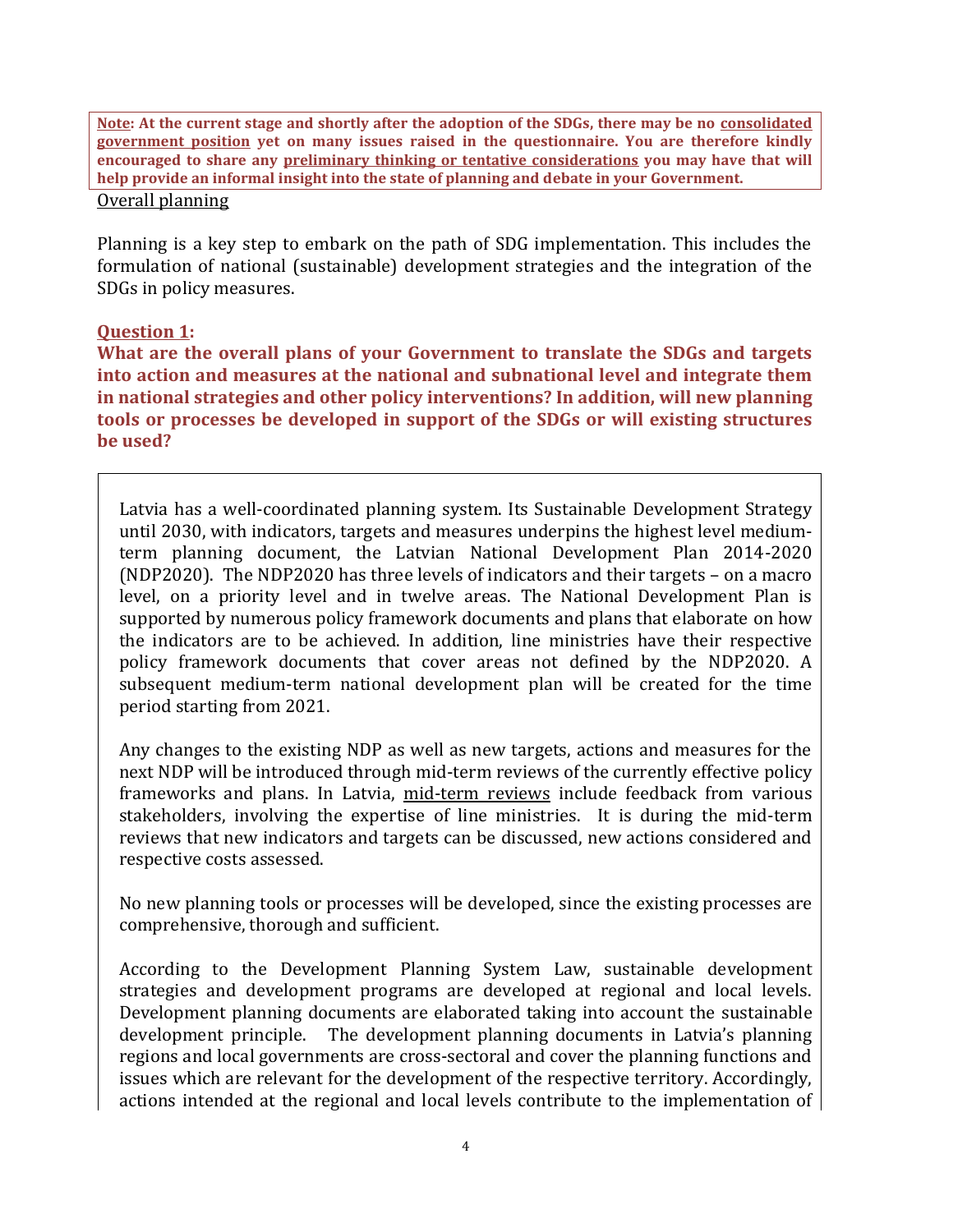national sustainable development goals. The Ministry of Environmental Protection and Regional Development provides planning regions and local municipalities with the methodology of devising respective sustainable development strategies and development programs.

The development of new planning tools or processes at the regional and local level has not been envisaged in the near future, since the existing ones are comprehensive, extensive and sufficient.

As regards development cooperation policy, Latvia is in the final stages of developing its new mid-term policy planning document entitled "The Development Co-operation Policy Guidelines for the time period of 2016-2020". Contribution to the implementation of the 2030 Agenda in the developing countries will be recognized as the overarching goal in the document.

The Ministry of Foreign Affairs is responsible for Development Cooperation and planning. It implements and reviews the policy in close cooperation with the Consultative Council in Development Cooperation (established by the Minister of Foreign Affairs in 2005). The regular meetings of the Council constitute the main coordination mechanism for the implementation of the 2030 Agenda. The Council includes expert representatives from all line ministries, as well as The Latvian Platform for Development Cooperation (LAPAS), the Latvian Association of Local and Regional Governments, the Latvian Chamber of Commerce and Industry, the Latvian Confederation of Employers, the Latvian Rectors' Council, the European Affairs Committee of the Latvian Parliament, the State Chancellery, and the Latvian School of Public Administration.

Latvia is not planning to develop new mechanisms to support the implementation of the Sustainable Development Goals [in development cooperation]. Instead, there are plans to strengthen the Council, expand its membership and establish new working groups where necessary.

# Prioritization

One distinctive feature of the SDGs is their universality, i.e. the entire SDG agenda should be implemented by all countries of the world. Nevertheless, particular topics and targets will be of higher priority than others given a country's specific circumstances.

# **Question 2:**

**What is your Government's approach to identify SDGs and targets that have priority for your particular country context?**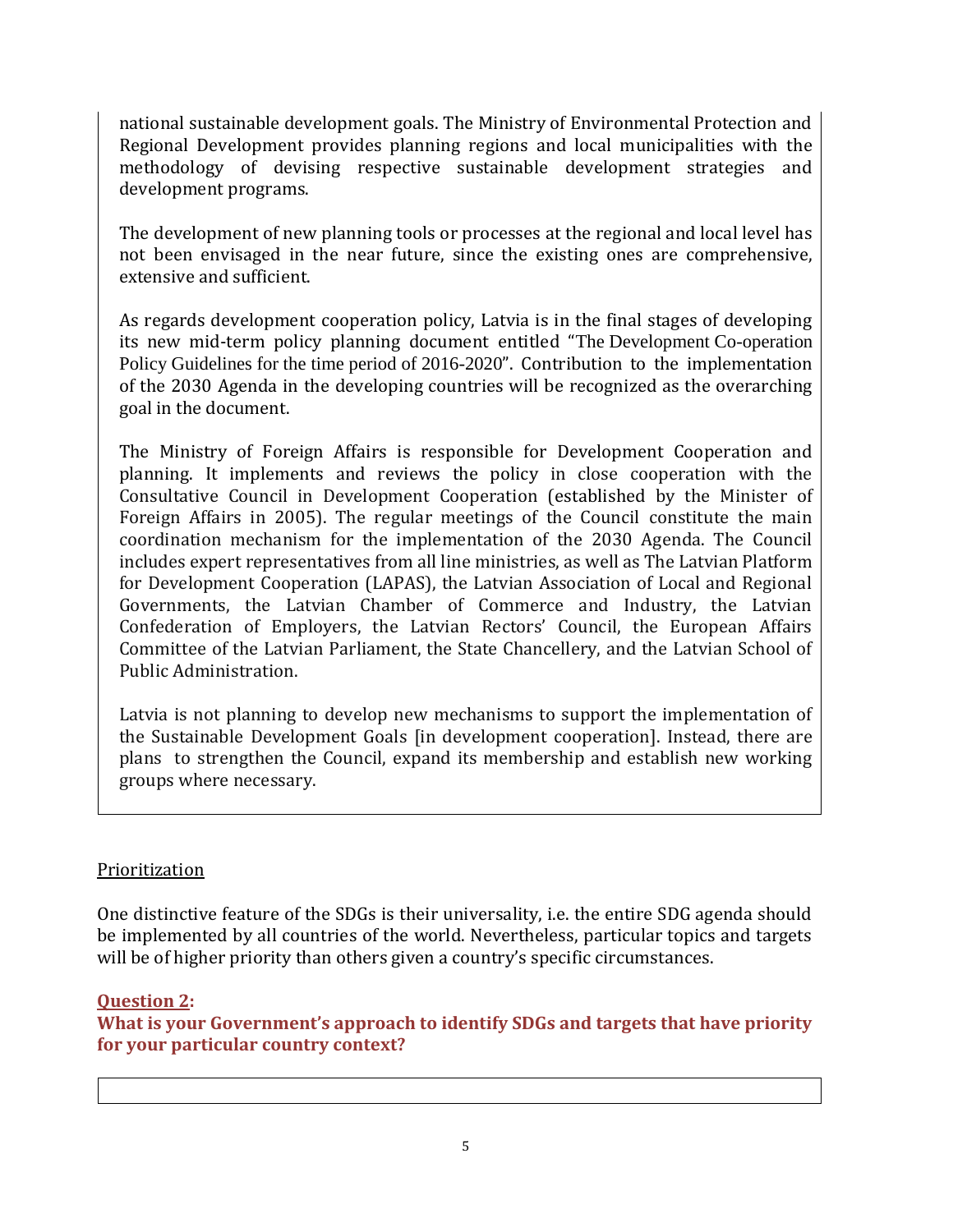The sub-goals will be divided into three main groups: 1) those that could apply to Latvia's positions on global issues; 2) those that could apply to Latvian development cooperation; 3) those that could apply domestically; 4) those that do not apply to Latvia and will not be tracked in Latvia. The MFA will have a decision making prerogative in the cases of 1) and 2).

Regarding 3), once the UN Statistical Commission approves the indicators, Latvia will do a mapping of the 169 sub-goals that "could apply domestically" to identify whether these or similar indicators can already be found in Latvia's planning documents. Ministries will be informed of these indicators and will further decide whether to consider them in their mid-term reviews of planning documents.

The remaining indicators will be identified and a decision will be made about moving forward once the indicators are approved at the UN level. These will be examined based on several criteria: 1) what national issue/problem those resolve; 2) whether there are obstacles for development unless the specific targets are set at the national level; 3) whether there are stakeholders that perceive the specific issue as a priority.

Another condition for determining the Latvian national priorities is the amount of financing needed for achieving the target. Given the limited fiscal space in Latvia, decisions to act that involve costs will need to include decisions on what other activities in Latvia will be stopped, whether targets can be met through structural reforms or whether incremental changes can be made in existing actions and measures to achieve the goals.

Results will be included in the 2017 mid-term review of Latvia's National Development Plan 2014-2020 in the form of options for the next development plan, and, if additional fiscal space can be allocated to the current NDP, some activities could still take place in the current period.

The Prime Minister will announce the proposals to the Parliament when presenting the mid-term review. The Prime Minister may convene the National Development Council to discuss the topics before or after presenting the mid-term review.

In regard to 2) "could apply to Latvian development cooperation", Latvia will continue to put particular emphasis on fostering the implementation of Sustainable Development Goals:

- Goal 5 "Achieve gender equality and empower all women and girls";

- Goal 8 "Promote sustained, inclusive and sustainable economic growth, full and productive employment and decent work for all";

- Goal 16 "Promote peaceful and inclusive societies for sustainable development, provide access to justice for all and build effective, accountable and inclusive institutions at all levels".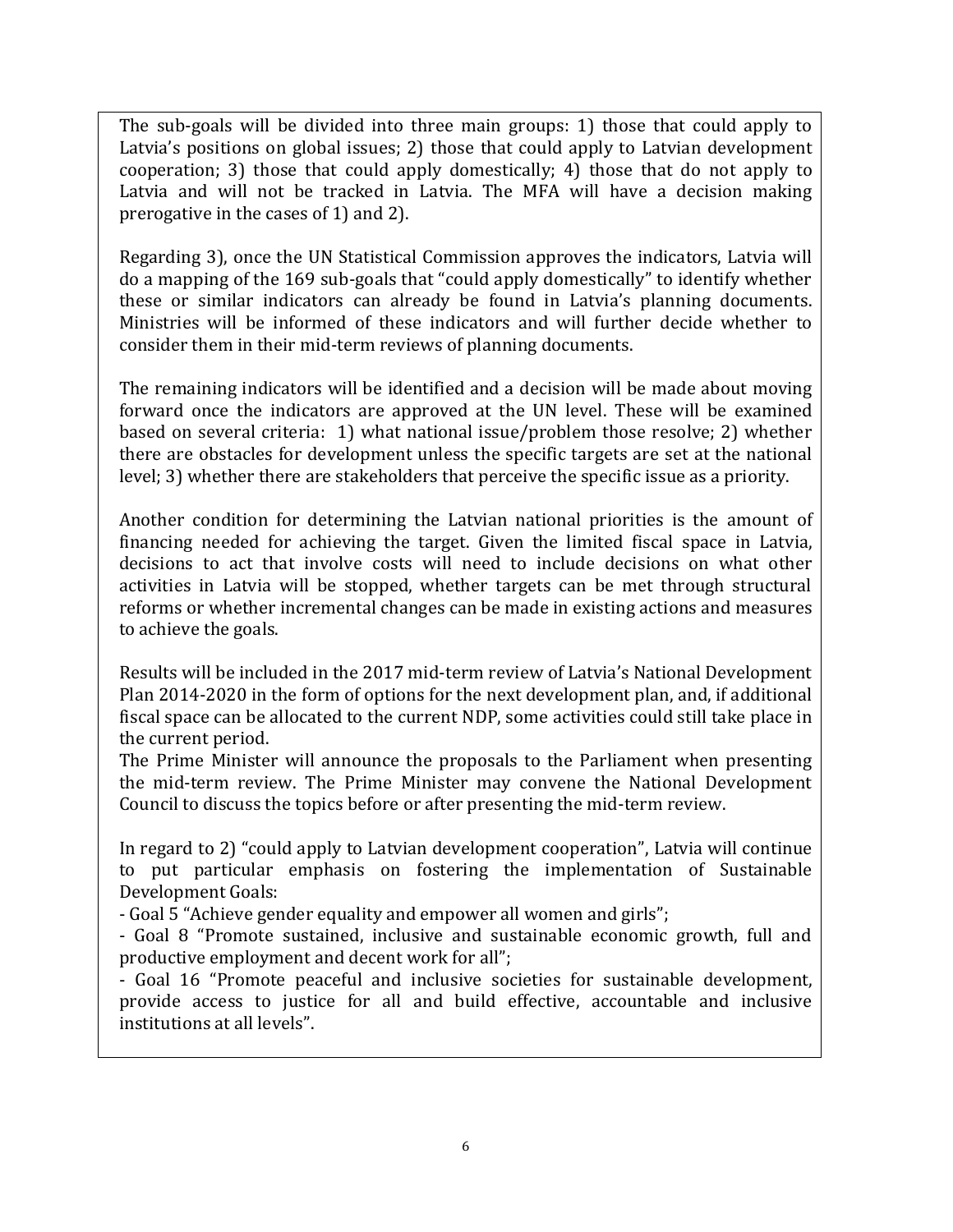# **Adaptation**

When devising national and local policies, experience suggests that global goals and targets may be adapted to national circumstances and that objectives, targets and indicators are developed and chosen that are in addition or complementary to the global agenda.

# **Question 3:**

**How does your Government foresee to transform global SDGs and targets into local objectives, targets and indicators ("localization" or "nationalization")?** 

A preliminary comparison of the Agenda 2030 sub-goals to targets and performance indicators in current Latvian policy documents reveals that Latvia already has many domestic level indicators with targets that match global SDGs. Achievable targets are always identified in the policy planning process, and the level of ambition is determined by the available capacity and indicative financing.

# Governance and budgeting

The SDGs are widely seen as an integrated agenda that encourages holistic policy-making and cross-sectoral cooperation. As such, they may have an impact on institutional and governance structures as well as on processes for resource allocation.

# **Question 4:**

**Does your Government envisage any changes in the budgeting processes and governance structures due to the SDGs, and which institution in your Government will oversee SDG implementation in your country?** 

There will be no changes in the budgeting processes for the SDGs. Latvia will continue mainstreaming its priorities through medium-term national development plans (NDPs). Each year the Medium Term Budget Framework Law sets the budget objectives for three years and priority development areas. If there is additional financing available and the NDP targets have not been achieved, new political initiatives are submitted to the government yearly and ranked according to whether they address NDP targets or national security targets, are covered by measures in robust policy documents and are deemed efficient and economic by the Ministry of Finance.

The Cross Sectoral Coordination Centre is responsible for long-term and medium-term planning in the country. The Ministry of Foreign Affairs is responsible for development cooperation priorities, and Latvia's positions on global issues are determined by the relevant ministries.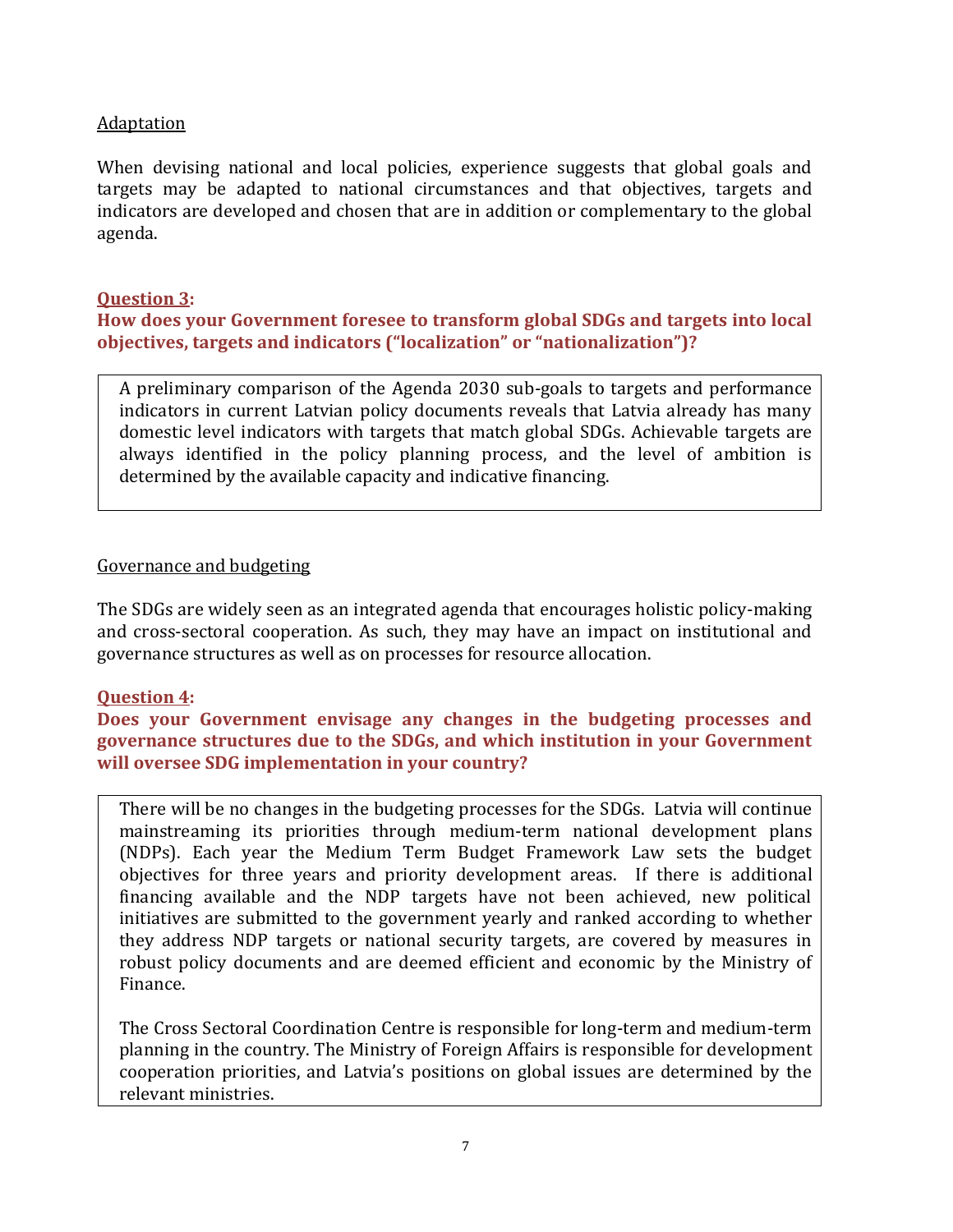#### Stakeholder involvement

SDG implementation will require forging partnerships and collaboration between a range of actors. This will also have a bearing on the work of governments with other stakeholders, including civil society, the private sector and academia.

# **Question 5:**

# **How does your Government envisage to strengthen existing and build new partnerships with other stakeholders for the purpose of SDG implementation?**

Latvia's policy-making process is inclusive, and cooperation is ongoing at many different levels. When ministries begin work on policy documents, they usually inform the public via their web-sites; they also have working groups and standing committees on issues dealing with development. All policy documents are published on the Cabinet of Minister's website before being accepted and are open to comments from interested stakeholders in an inclusive negotiation process. A monthly meeting takes place between the Prime Minister and the interested NGOs. Latvia's plans of mainstreaming the SDGs in the planning process were presented and discussed at these meetings. The Cross- Sectoral Coordination Centre and line ministries respond to requests from NGOs, the UNESCO Latvian National Committee and other non-state actors about future plans. NGOs will be providing information on their roles in implementing the NDP2020, which already includes many targets in line with the SDGs. Data and analysis is shared by the academic sector. The Employers' Confederation and the Confederation of Trade Unions participate regularly in policy discussions, and they are also members, together with representatives of the academia, in the National Development Council.

No formal partnerships will be signed, since this would rather exclude stakeholders than guarantee inclusivity.

As indicated in the reply to Question 1 on development cooperation mechanisms, Latvia will strengthen the existing mechanism to broaden its scope, if necessary.

#### UN role in planning and implementation

As recognized in inter-governmental fora, the UN will play a critical role in support of SDG planning and implementation. Some key UN functions and services include providing fora for policy dialogue and exchange; international legal instruments, norms, regulations and standards; policy advice and expertise; capacity-building and technical cooperation. Based on the feedback from its member States, the UN system at the regional level will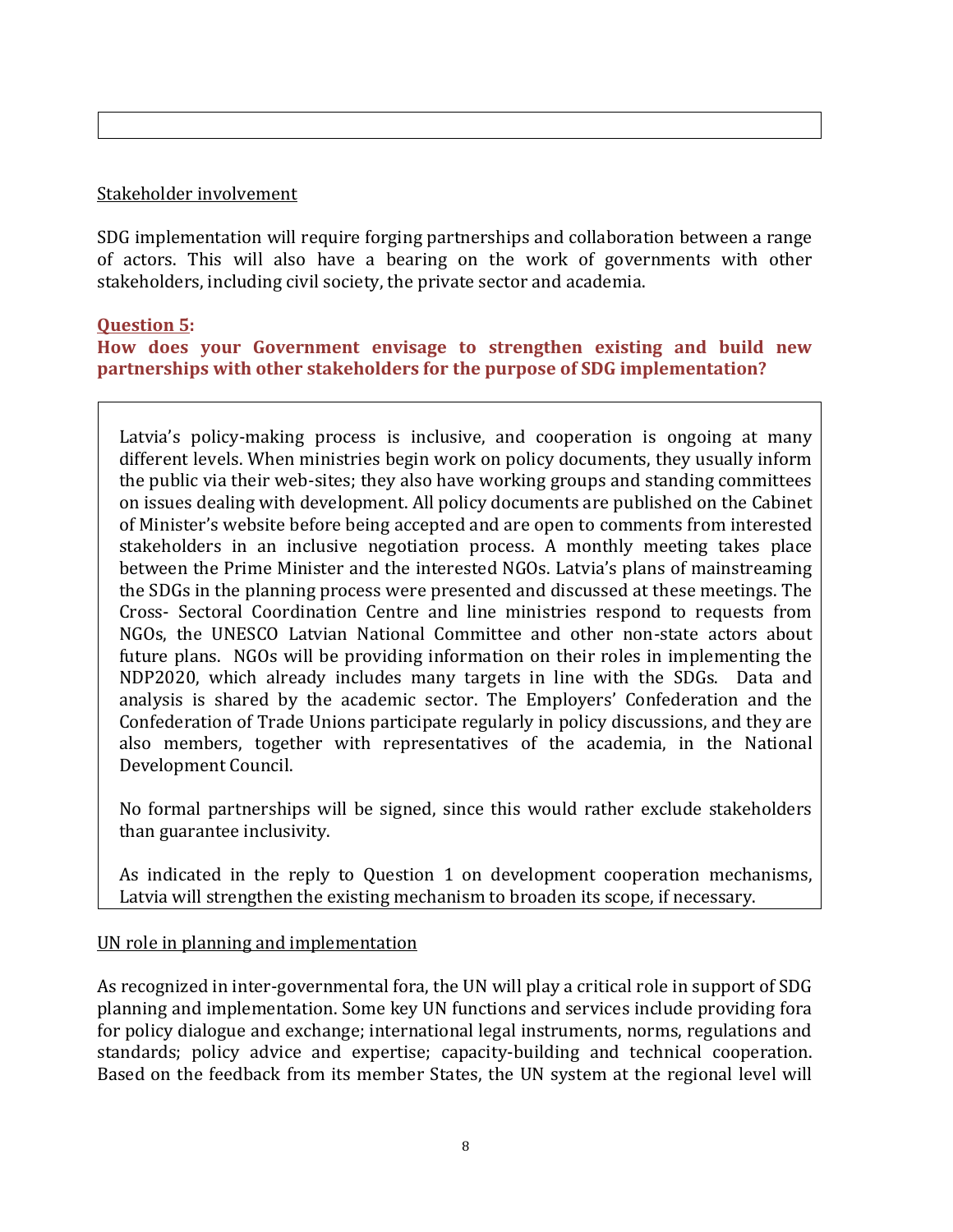work towards strengthening and improving regional UN structures and processes and inter-agency cooperation to provide the most 'fit for purpose' SDG-related services.

# **Question 6:**

**What are the expectations and needs of your Government regarding the role of the UN system in the region<sup>2</sup> in assisting with SDG planning and implementation? Please highlight possible areas of improvement as well as any suggestions you may have.** 

In development cooperation the UNECE has a particular role in serving as a the best practice exchange mechanism. The exchange of best practice, policy initiatives based on the reviews could be one of the core tasks for the Global (and regional) Partnership where the UN ECE could play a central part.

It has to be noted that also the global and regional forums today are sooner parallel than connected – and therefore, synthesis and broad based knowledge sharing should be widely fostered.

Capacity building to foster institutional and policy change should be in place or even a step before the peer reviews.

Avoiding overlapping data gathering efforts and multiple reviews should be strongly promoted.

The UN system should take the lead in conducting the reviews and analysing the data – being the main oversight, alongside other actors. Methodology and data quality review should be monitored by the UN as a neutral party. A central role should be assigned to non-state actors, especially the academia and civil society to 'translate' the quantitative data into qualitative terms and provide the country contexts for the progress or lack thereof.

# Data and Monitoring

While the development of statistical indicators for the SDGs is ongoing, there are many calls for a "data revolution" to ensure that high-quality data will be available to monitor progress under the SDGs. This may involve more and better data, disaggregated data, new data sources, and building and strengthening statistical capacities on the ground.

# **Question 7:**

l

**How does your Government envisage to address the need for data, to strengthen statistical capacities and to monitor SDG progress?** 

<sup>2</sup> UNECE, R-UNDG, regional or subregional offices or units of UN entities, specialized agencies, funds and programmes, UN Country Teams active in the region.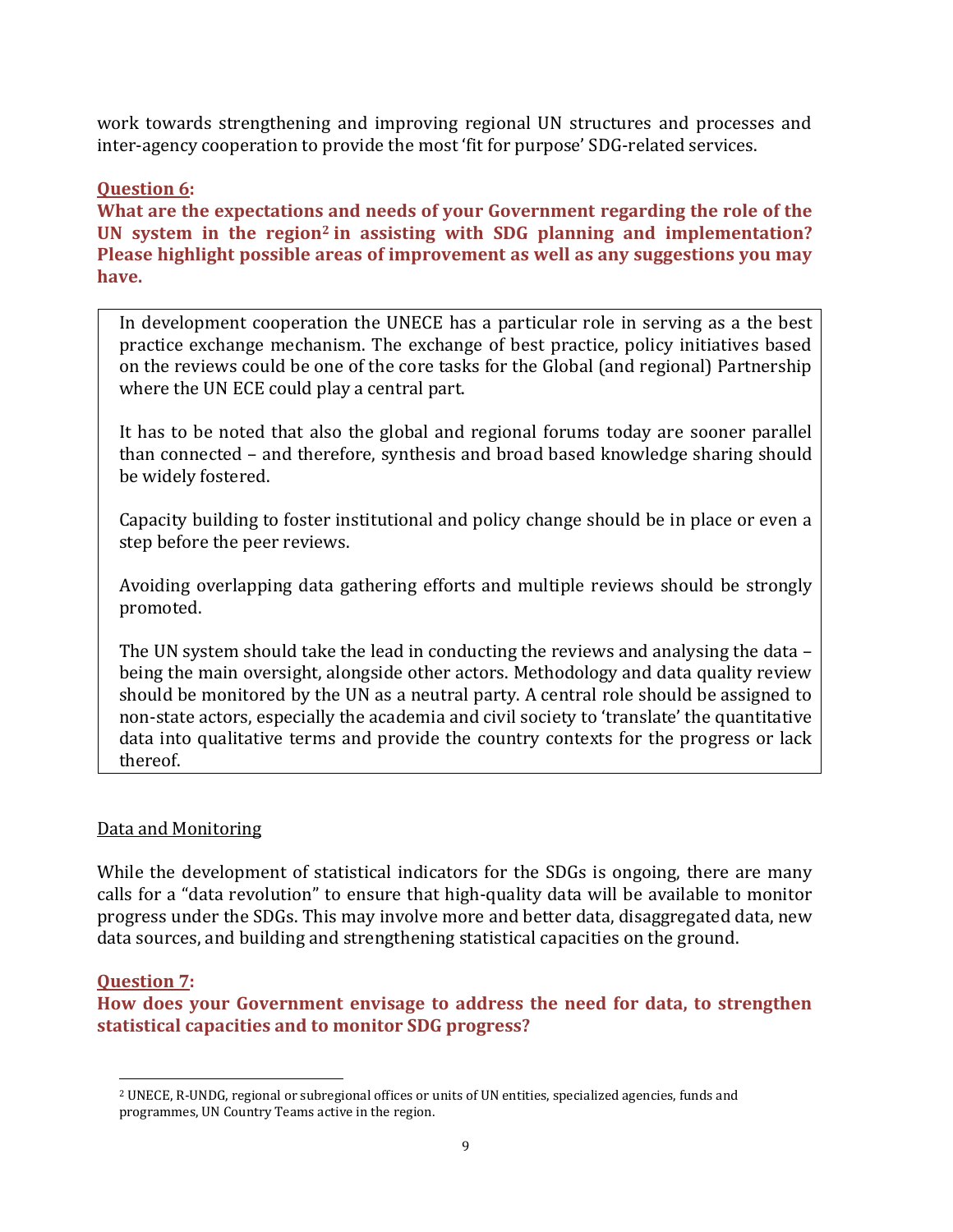After the final draft list of indicators is approved by the UN Statistical Commission, the decision at the national level will be made on the indicators which do not apply to Latvia, and mapping will be done to see if these or similar indicators are already available in Latvia or new indicators have to be introduced.

Data, both on existing and new indicators, will play a major role in monitoring the progress under the SDGs, and a strong coordination role of the National Statistical Institute will be essential. Demand for data must go hand in hand with the development of the statistical capacity.

Further new data requests will be evaluated in the frame of preparation of the Official Statistics Programme, where appropriate, in accordance with procedures as set out in the Statistics Law. While planning the Official Statistics Programme, new data needs will be assessed against the available resources and the need for additional financing will be indicated where necessary.

#### Assessment of progress

Based on a solid data foundation, it will be crucial to identify the reasons for SDG progress and shortcomings as well as to derive appropriate policy interventions and corrections.

#### **Question 8:**

### **How does your Government envisage to identify the drivers of satisfactory or unsatisfactory SDG progress and to draw the related policy conclusions?**

Both the localized SDG targets and the assessment thereof will be integrated into the medium term planning system. Every other year, the Prime Minister reports on progress toward the medium-term national development plan and the sustainable development strategy. The report includes indicators and an assessment (from -2 to +2) of achieving the targets. The body of the report includes policy assessments derived from academic studies, surveys, expert commentaries, media etc., line ministry assessment and other relevant information, as well as recommendations.

#### **Reporting**

National reports are recognized as important cornerstones in the future SDG follow-up process. Typically, they will be government-led and involve a range of other stakeholders. The format and content of national reports is expected to depend on data availability and other constraints. Sharing national reports for discussion and mutual learning could be beneficial for all stakeholders, including at the subregional and regional levels.

#### **Question 9:**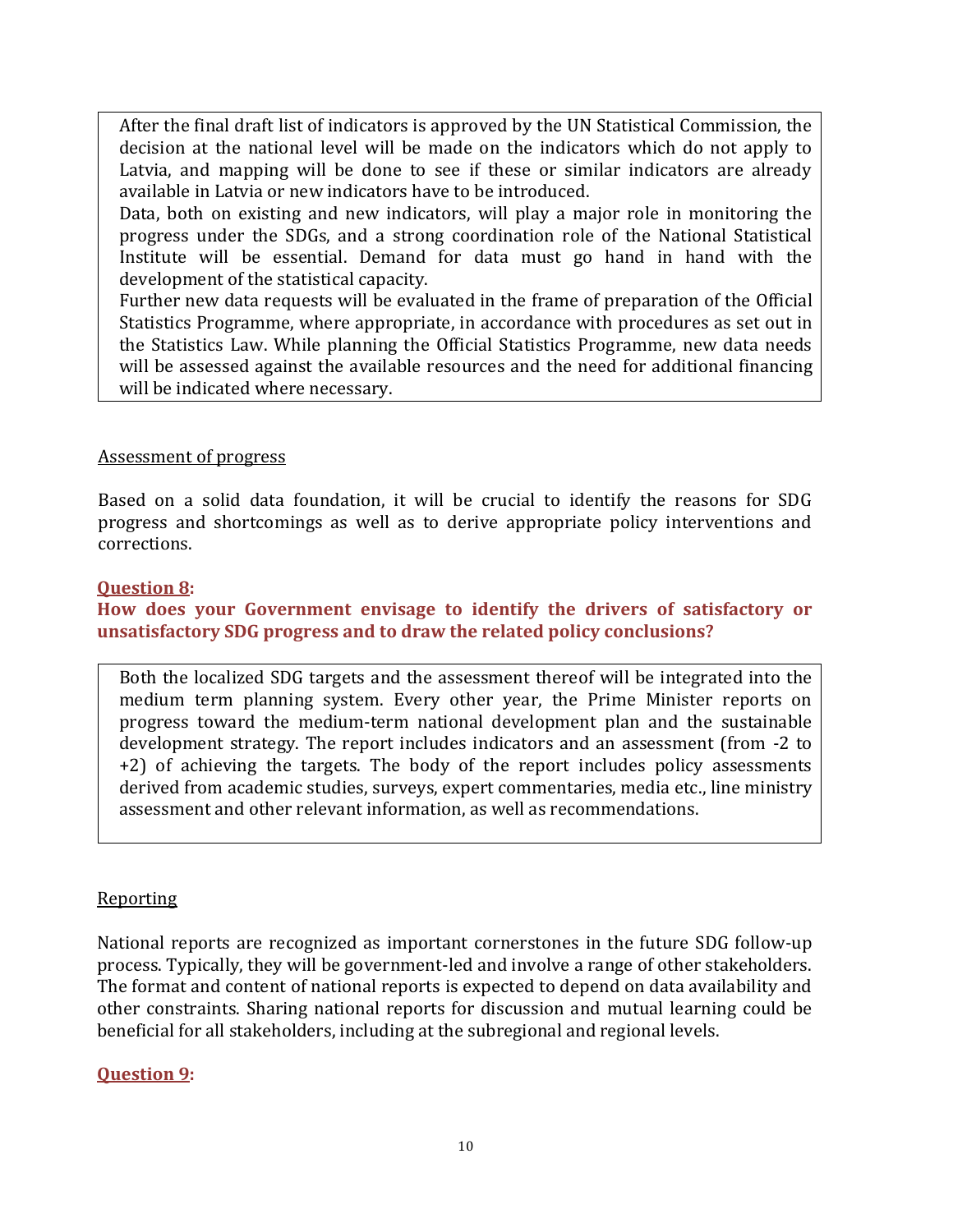**What is the current (even preliminary) thinking of your Government regarding possible modalities for reporting on SDG progress at the national level in your country, what are the constraints, and what should be the channels used to share these national reports internationally?** 

Latvia is a small country in which economies of scale are not positive regarding administrative burden. For this reason, Latvia would prefer not to produce additional reports in addition to the bi-annual report mentioned above.

Latvia could consider sharing information on common regional indicators, if those were collected at a regional level.

# UN role in follow-up and review

In addition to providing a possible regional platform (see question 11), the role of the UN in SDG follow-up and review could include statistical support, synthesis of national reports, preparation of thematic reports and other services.

# **Question 10:**

**What are the expectations and needs of your Government regarding the role and services of the UN system in the region<sup>2</sup> in SDG follow-up and review?**

The exchange of best practice and policy initiatives based on the reviews could be one of the core tasks for the Global (and regional) Partnership.

A regional level mechanism could have a particular role to play in addressing and measuring progress, fostering cooperation and best practice implementation for targets that require regional solutions. This would especially apply to the management of global public goods, environmental and climate issues and cross-border issues (trade, infrastructure, migration etc.).

It has to be noted that also the global and regional forums today are sooner parallel than connected – synthesis and broad based knowledge sharing should be widely fostered.

Moreover, since Latvia's main development cooperation partner countries are members of UNECE, coordination between all regional groupings (including the EU donors) have an important role to play in fostering synergies to support the implementation of goals and targets in the region. UN Regional Offices have a particular role in fostering the achievement of Sustainable Development Goal 17 and implementation of the Addis Ababa Action Agenda.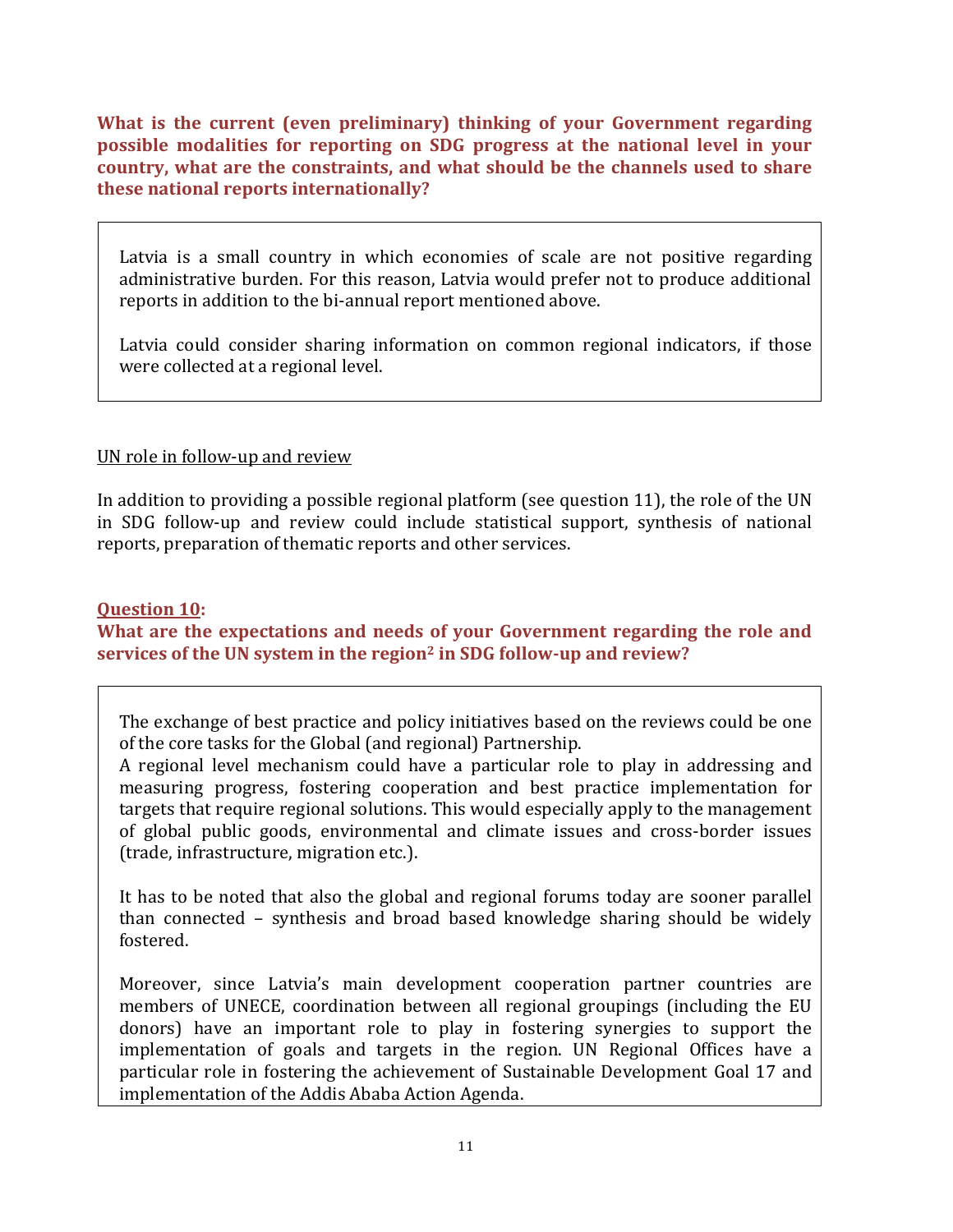# Regional platform

The 2030 Agenda highlights the opportunities of follow-up and review at the regional level for peer learning, including through voluntary reviews, sharing of best practices and discussion on shared targets. Regional reviews should draw on national-level reviews and build on existing review mechanisms. Member States are encouraged to identify the most suitable regional forum in which to engage, supported by the Regional Commissions.<sup>3</sup> Earlier, the General Assembly had invited the Regional Commissions to hold annual meetings in preparation of the High-level Political Forum (HLPF).<sup>4</sup>

# **Question 11:**

**How could a regional platform for follow-up and review be designed that integrates national experiences and existing review mechanisms and channels the findings to the global level in a coherent manner?** 

The follow-up and review mechanisms should try as much as possible to pool all the data into one system and eradicate double accountability procedures (especially overlapping donor-recipient questionnaires).

Progress reports should be based on reliable, comparable data, which are gathered at the national level using the same methodology. Ideally, the UN system should be the one responsible for doing the progress reviews to foster unbiased data gathering.

A regional accountability mechanism needs to be part of a multi-layered structure with a strong national and global dimension. This requires regional reviews to be anchored at the national level and to feed into the global level. Reviews at the global level should be carried out by the High-level Political Forum. For example, the regional level could therefore provide a regional synthesis to the global deliberations and align its theme with the global review. It could also go beyond merely complementing the HLPF and be more systematic and ongoing, taking into account the regional priorities and particularly transboundary issues.

A key pillar of the overall system will be national accountability. National SDG reports, prepared by governments and supported by the UN Country Teams and the UNDG agencies as appropriate, could play a key role in the review process and provide important inputs into the regional review. National parliaments could also be involved. In addition, it will be critical to build on and integrate existing accountability mechanisms into the 2030 Agenda follow-up process, for example those under

l <sup>3</sup> See outcome document of UN Sustainable Development Summit "Transforming our world: the 2030 Agenda for Sustainable Development", paras 80 and 81.

<sup>4</sup> A/RES/67/290, para 13.